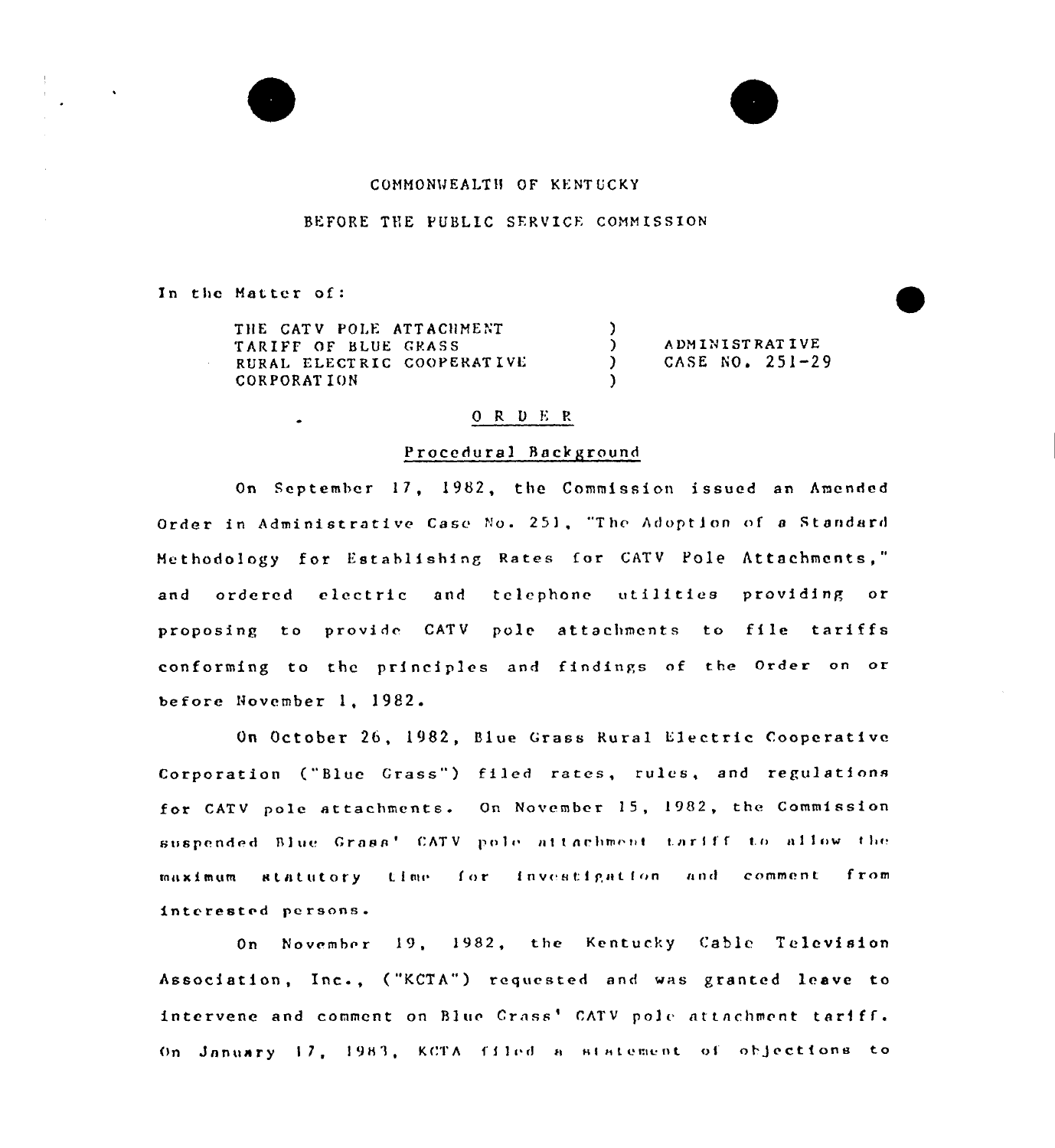

various CATV pole attachment tariffs, including those of Blue Grass.

# Findings

The Commission, having considered the evidence of record and being advised, is of the opinion and finds that:

 $1.$ Blue Grass' rules and regulations governing CATV pole attachments conform to the principles and findings of the Commission's Amended Order in Administrative Case No. 251, and would be approved, except for the following objections:

- Billing:  $(a)$ The late payment provision should be the same as that applied to other customers of Blue Grass.
- $(h)$ KCTA objects to tariff provisions which disclaim liability for loss or damage resulting from Blue Grass<sup>t</sup> transfer of CATV facilities when the CATV operator has not made the transfers according to the specified timetable. This is a reasonable objection, and Elue Crass should only disclaim liability in such instances for any consequential damages such  $loss$  $of$ service **CATV**  $\overline{a}$  s  $t<sub>0</sub>$ customers.
- $(c)$ KCTA objects to indemnification and hold barmless provisions which require indemnity from the CATV operator even when Blue Grass is solely liable. This is a reasonable objection, and should be corrected in the tariff. Blue Grass may require indemnification and hold harmless provisions in

 $-2-$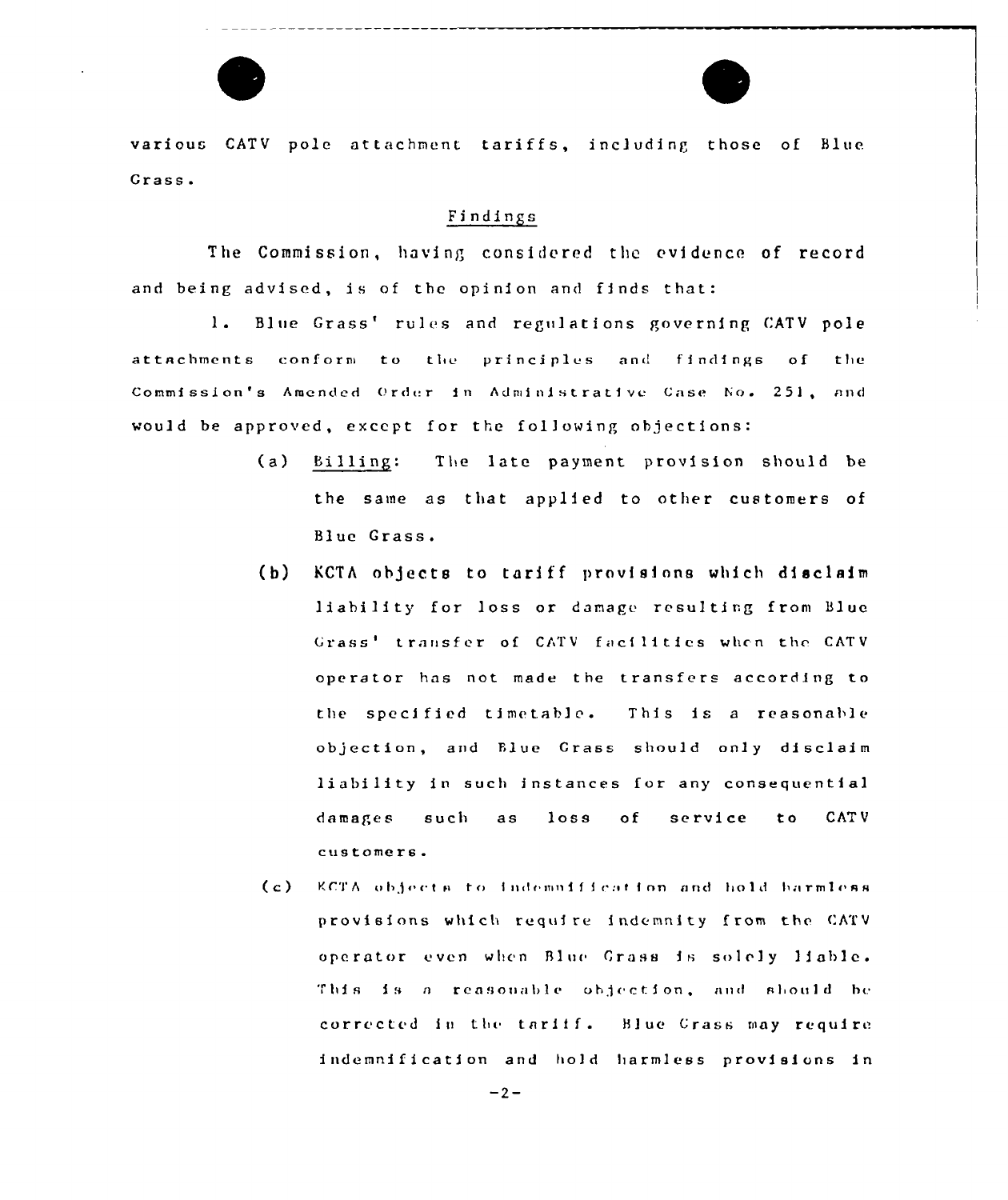

cases of alleged sole or joint negligence by the CATV operator, but cannot require same merely because of the existence of CATV attachments and equipment on Blue Grass' poles.

 $(d)$ KCTA objects to lack of tariff provisions which would provide for reduction or lifting of bonding requirements after the CATV operator has proven to be a reliable customer. This is a reasonable objection. If a bond is furnished by the CATV operator to assure performance of required indemnity and hold harmless provisions, such bond should be in a form and amount reasonably calculated to cover the undertakings specified during the "make-ready" and construction phases of the CATV system's operation.

The amount of the bond may be reduced after the CATV operator has proven itself to be a reliable utility customer. Allowance of such reduction should not be unreasonably denied.

 $(e)$ KCTA objects to provisions disclaiming liability if the CATV operator is ever prevented from placing or maintaining attachments on Blue Grass' poles, or if CATV service is ever interrupted or television service interfered with. This objection is reasonable, although Blue Grass may have tariff provisions disclaiming liability if

$$
-3 -
$$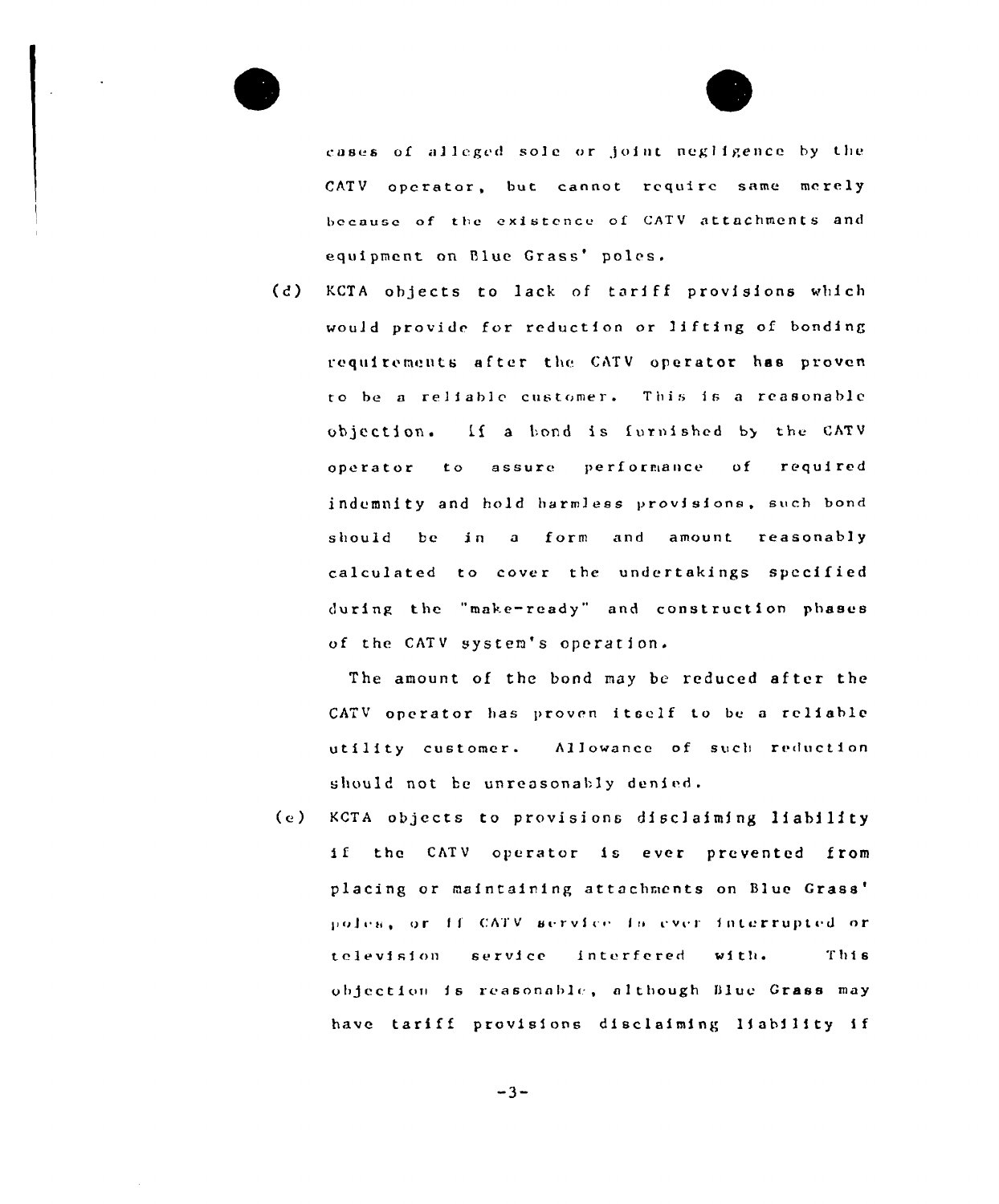the inability of the CATV operator to make attachments is not the fault of Blue Grass, as when nunicipal franchises or right-of-way must be acquired by the CATV operator prior to making pole attachments.

Similarly, Blue Grass may not require that it be held harmless when its own negligence results damage to CATV lines and equipment in  $or$ interference with CATV service, but may require that it be held harmless when such conditions are caused by situations beyond its control.

 $(f)$ KCTA objects to provisions which require a penalty fee at double the normal rate for changes necessary to correct substandard installations by CATV operators. Specifically, KCTA states that while the Commission's Order in this matter for unauthorized, authorizes double billing substandard attachments, it makes no provision for substandard, but authorized installations.

This objection is unreasonable. While the CATV operator may obtain authorization  $t \circ$  $m$ akc attachments, this can in no way relieve the operator of the responsibility to insure that attachments are made in a safe manner which adheres to applicable codes such as the National Electric Salety Code.

 $-4 -$ 

and the complete substance of the contract of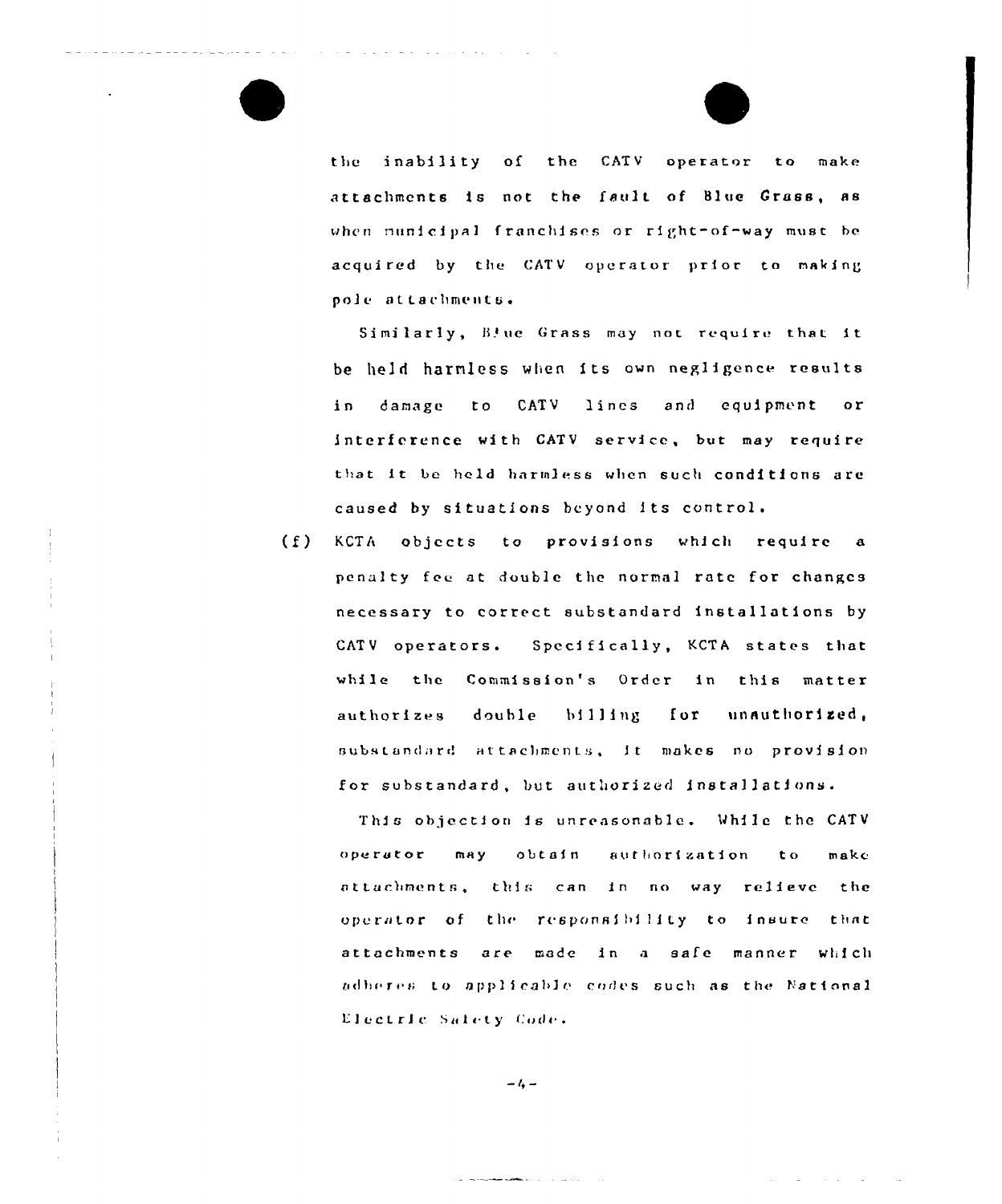- $(g)$ Abandonment by the Utility: Blue Grass' the **CATV** operator provision allowing only 48-hours' notice when it desires to abandon a pole is unreasonable. The CATV operator should be informed of such abandonment as soon as possible, but in any event should have at least 30-days' notice if no other pole is available or planned to be installed by Blue Grass.
- Abandonment by the CATV Operator: Blue Grass'  $(h)$ tariff provision requiring the CATV operator to pay rental for the then current year  $\mathbf{1} s$ unreasonable. Just as with any other customer, the CATV operator can only be held responsible for rental for the then current month when the CATV operator abandons the pole.
- (i) Elue Grass' tariff proposes that it may terminate service to the CATV operator if the bill is not paid within 20 days of the mailing date. The tariff should be amended to conform to the Commission's regulations concerning discontinuance of service to electric customers.

Blue Grass should be allowed to substitute 1982 Annual  $2.$ Report information to adjust its annual carrying charge, if the information is available and filed with the Commission.

÷

÷,

 $3.$ Blue Grass' calculation of its annual carrying cost should be modified to exclude interest expense, as this is covered by the "cost of money" component, and to include customer

 $-5 -$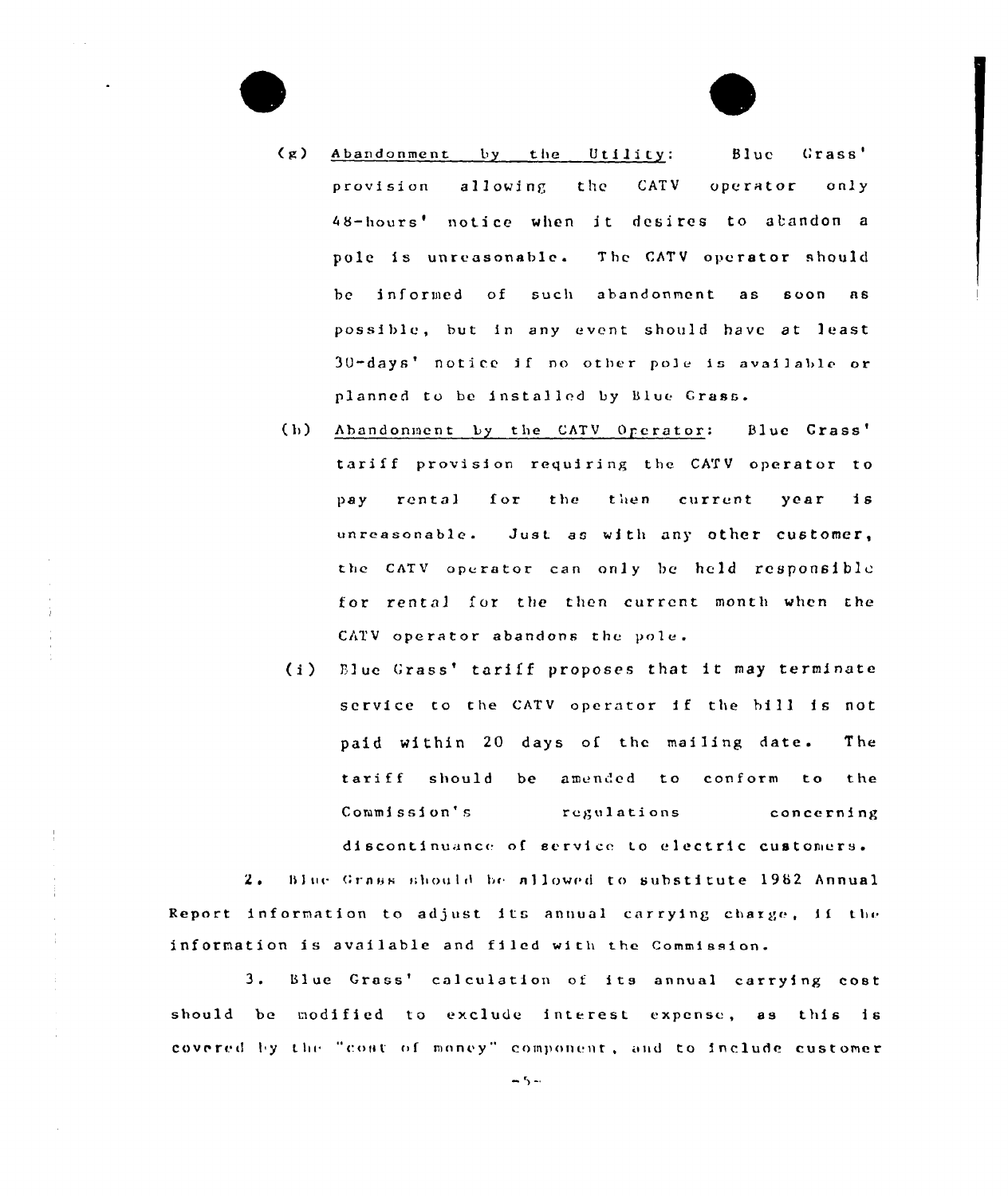accounts expense, customer service and information expense and all taxes other than income taxes.

4. KCTA objected to Blue Grass' calculation of its pole attachment rates which was based on investment over the past 16 years and included the cost of 45-foot poles in the 2-user pole attachment rate. KCTA's objection is reasonable. Eluc Grass' calculation should be modified to include fully embedded costs and to exclude the cost of 45-foot poles from the 2-user pole attachment rate.

## **ORDERS**

IS THEREFORE ORDERED that Blue Grass' CATV pole IT F attachment tariff filed with the Commission on October 26, 1982, be and it hereby is rejected.

IT IS FURTHER ORDERED that Blue Grass shall file revised rates, rules, and regulations governing CATV pole attachments with the Commission within 30 days from the date of this Order, and that the revised rates, rules and regulations shall conform to the findings of this Order.

IT IS FURTHER ORDERED that Elue Grass shall file detailed workpapers supporting its revised rates at the same time it files its revised rates, rules and regulations.

 $-6-$ 

المناسب والمناوب والمحارب والمناسب التواطئ المناوب والمناسب والمواطن والمناوب والمناسب سوادها